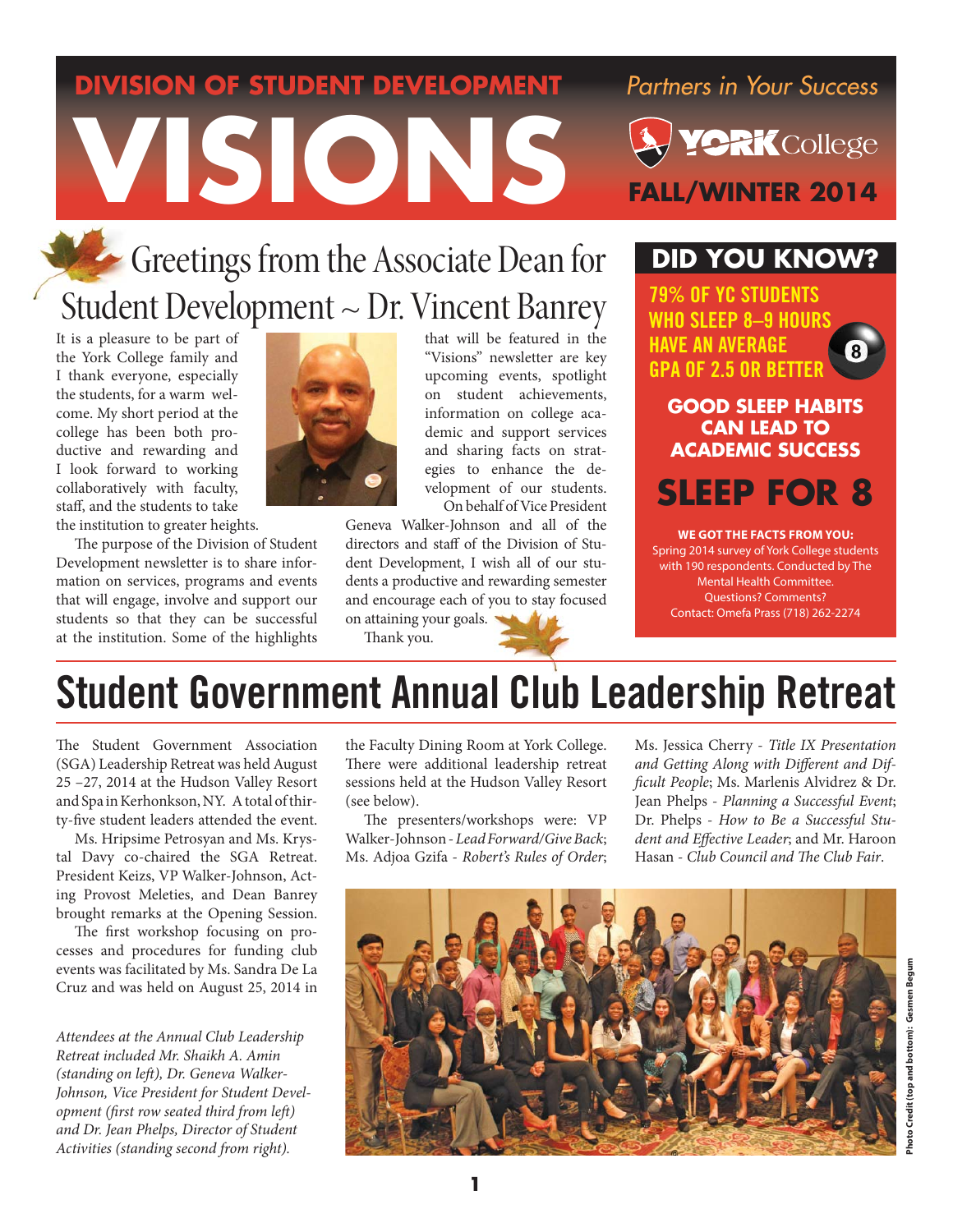# **SPOTLIGHT ON OUR NEW STAFF**

**DENISE M. DICUPÉ,** LCSW-R, Student Psychological Counselor, received her B.A. in Psychology from Baruch College, her M.S.W. from New York University, and postgraduate psychoanalytic training at The National Institute of the Psychotherapies. She joined the York Counseling Cen-



ter in July, 2014, and has over 10 years of valuable experience working with a full range of patients from varying backgrounds at Jamaica Hospital, New York Forensic, and St. Joseph's College.

Her areas of interest include: anxiety, self-esteem, adjustment and relationships. Throughout the semester, Ms. Dicupe' offers workshops in each of these areas, and sees students for both individual and group counseling sessions.

**Photo Credit (top and bottom): Miguel Bernard**

**JESUS FERNANDEZ** comes to the Percy Ellis Sutton SEEK Program at York College via NYC Government. Jesus has spent over 13 years in the NYC Council in several policy making and leadership positions. As a former social worker and government administrator, Jesus brings a



wealth of knowledge in social work practice and government affairs. Jesus hopes to use his experiences to inspire our youth in the SEEK Program and to contribute to the overall success of York Col-

lege. Jesus is an EOP graduate from The University at Albany, State University of New York with a Bachelor of Science (BS) in Social Work. Jesus subsequently has earned a Master of Science in Social Work (MSSW) from Fordham University.

**MRS. TENESHA L. JOHNSON** proudly serves as a counselor and student advocate for the Percy E. Sutton SEEK program. Her twelve-year career in higher education has led her to various positions of increasing responsibility at colleges and universities throughout the tri-state area.



Her professional experience in the public and private sector further affirms her belief that no matter where you begin; with a steadfast commitment to pursuing your "personal best", SUCCESS will be

your ultimate reward. Mrs. Johnson received her B.A in Afro-American Studies and Business Administration from the State University of New York at New Paltz, as well as her M.A.Ed.'s. in Educational Leadership and School Counseling from Saint Peter's University in Jersey City, NJ.

# *Carnival & Wacky Olympics*











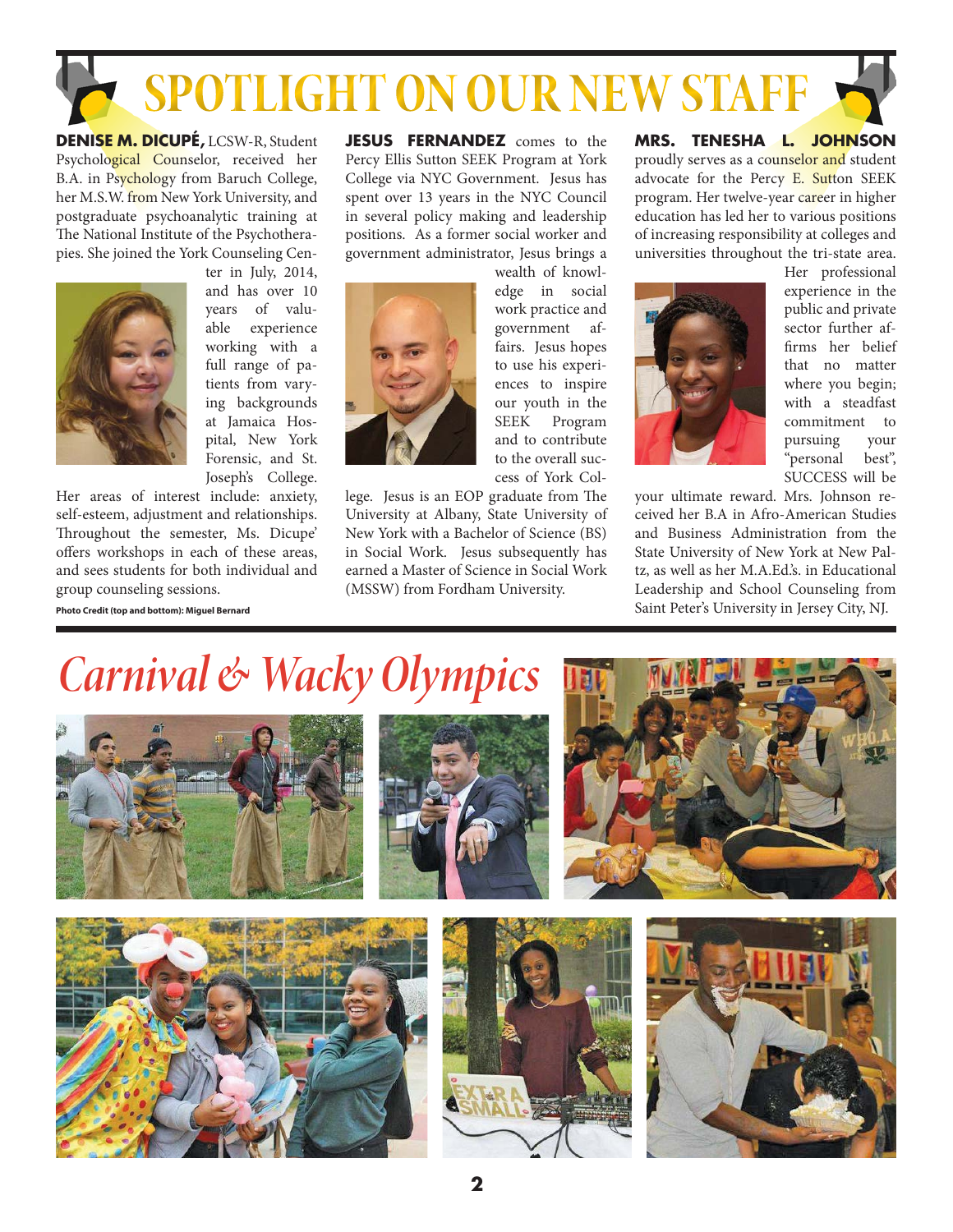

# ROTC Program Students Soar at York College

**F**our York College ROTC Program stu-dents recently received scholarships from the U.S. Army to assist them with completing their college education. The scholarships ranged from \$30,000 up to \$50,000. The four students are Arlenys Medina, Dennis Yanza, Jowayne Meadows and Kevin Hill. Each student was posed the following questions to share why they joined the ROTC Program and their views for being successful: a) Why did you join the York College ROTC Program? b) What will the scholarship help you to achieve? c) What are your future aspirations? d) What would you tell other student's is a good recipe for academic success? Below are the replies from each student:

# **KEVIN HILL**

MAJOR: Computer Science I joined the ROTC Program at York College because I wanted to continue serving in the US Army leading others through the extensive training and mentoring I learned through the CUNY Army ROTC Program. The scholarship will help me to alleviate my college debts and focus on my education. My future aspirations are to utilize my leadership skills as an Army officer and to set an example for those above and below me. No

one person achieves greatness by themselves. My recommendation, find a mentor whether it is your pastor or mother or father. Emulate and create good habits for yourself. Hard work definitely pays off in the end. We're investing in our own future.

# **JOWAYNE D. MEADOWS**

# MAJOR: Psychology

I joined the ROTC Program because I value Leadership and with 2-years prior service in the Army, I believe that the ROTC is the best avenue to approach leadership development. The scholarship will help me to achieve a relaxed state of mind by not worrying about tuition which increases in turn my focus in class. My goal is a long term career in the New York Army National Guard, a successful business in real estate and other business opportunities. Most importantly, I will establish a non-profit mentorship program for high school students. I've learned a lot through mistakes and challenges to be more proactive by setting short term attainable goals and managing time by priority. Proactivity involves getting assignments done as soon as possible or before the due date. It is also a great help to network with other students by creating study groups. Lastly, effectively utilize available resources

*From Left : Lieutenant Colonel Richard B. Gussenhoven,* Professor of Military Science*, Arlenys Medina, Kevin Hill, Jowayne Meadows, Dennis Yanza and Sgt. Cemerikic Uros.*



including tutoring, fellow classmates and the professors.

# **ARLENYS MEDINA**

MAJOR: Health Science The reason I joined the Army ROTC Program was to live out my dream of being in the military, and accomplish my goal of becoming an officer. What this scholarship will do for me is begin to give me a sense of financial balance. It also keeps me motivated to work hard and study hard to not lose my scholarship. My future aspiration as a civilian and future officer in the Army National Guard is to be a Physician's Assistant. Good recipes for success are to first, being aware of your strengths and weaknesses and to know what you are capable of accomplishing. In addition, never lose sight of your goals and always keep yourself motivated, even if or when no one else supports you.

# **DENNIS E. YANZA**

MAJOR: Sociology

Well to be honest I wanted to enlist right after high school but I wasn't old enough to sign-up and ship out to basic training. I needed permission from my parents but they didn't like the idea of me joining the Army. So, I went to college instead and I was going to wait for my 18<sup>th</sup> birthday. So happened I enrolled in the military science class and I had no idea of what to expect to be honest. It took me one semester to realize that this is what I wanted to do and I wanted to pursue it. My parents weren't really happy but I had Sergeant Major Alvarez and 2<sup>nd</sup> Lt. Tejada talk to my parents about the great opportunity the Army ROTC Program was providing me and the rest of the students. Now, here I am 2 years away from being a 2<sup>nd</sup> Lt. in the U.S Army. I see myself making this my career and I truly enjoy it and love what I do. I'm aiming to be a colonel in the Army and if I can achieve even higher with the help of God then let it be. The best way to be successful academically is to have good time management skills and studying a lot. By that I mean being organized and have a schedule for every day you are in college. Also, arranging times so you can study and doing homework is important. That's the best advice I can give to students at least from my perspective.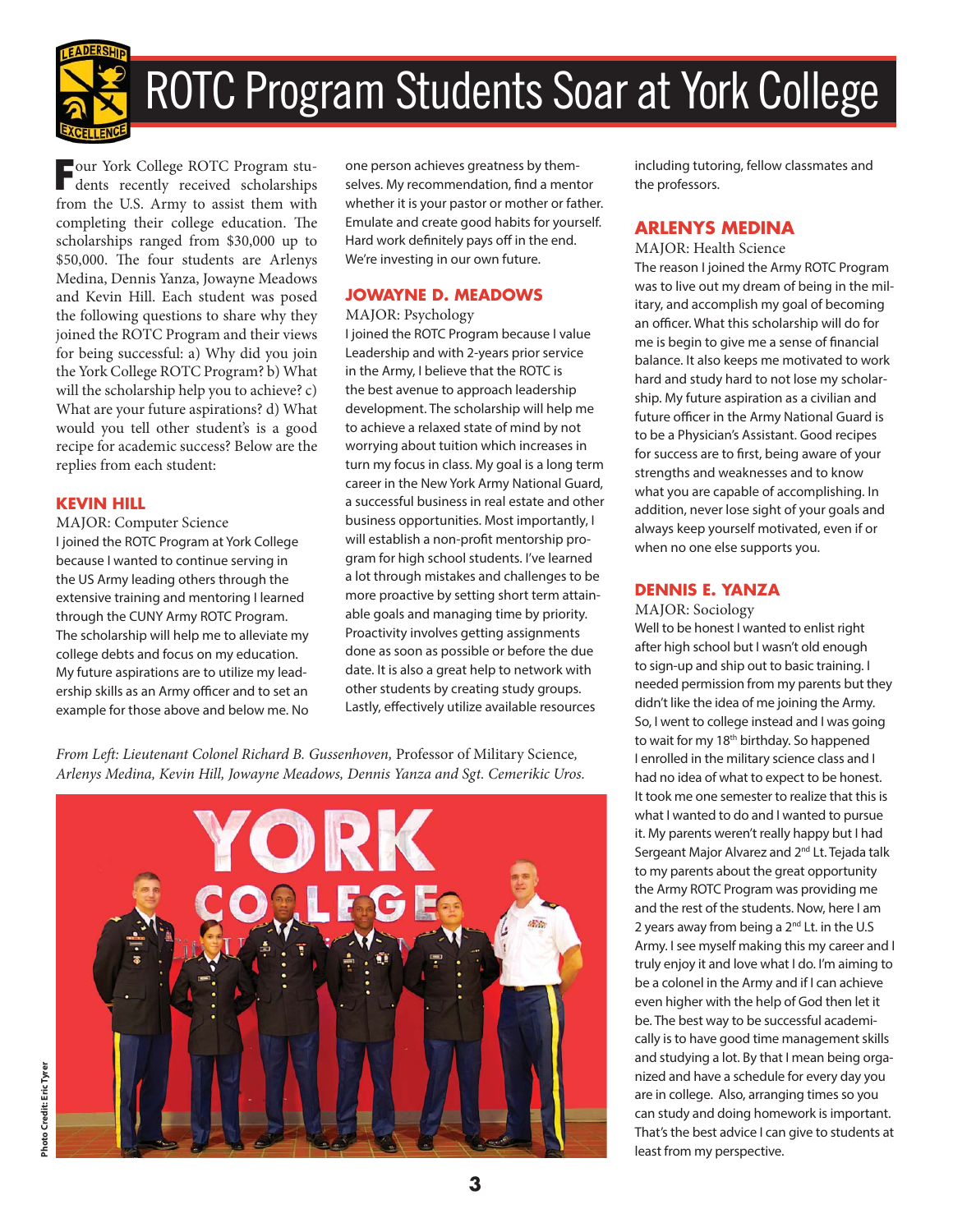# Fall /Winter 2014 Calendar of Events

|   | <b>EVENT</b>                                                                                                                                                                                                 | <b>TIME</b>                                                 | <b>LOCATION</b>                                | <b>SPONSOR</b>                                                                                                                                         |
|---|--------------------------------------------------------------------------------------------------------------------------------------------------------------------------------------------------------------|-------------------------------------------------------------|------------------------------------------------|--------------------------------------------------------------------------------------------------------------------------------------------------------|
|   | <b>OCTOBER</b>                                                                                                                                                                                               |                                                             |                                                |                                                                                                                                                        |
|   | <b>28 Orientation Workshop</b><br><b>Resume Clinic</b><br>What Do I Really Want To Be?*                                                                                                                      | 12pm<br>12:30pm<br>12:30-1:30pm                             | 3M01<br>3M01<br><b>1C05</b>                    | <b>Career Services</b><br><b>Career Services</b><br><b>SEEK Program</b>                                                                                |
|   | 29 Women's Empowerment Film Series - "When Women Come Marching Home"<br><b>Graduate School Fair</b>                                                                                                          | 6pm<br>11am-3pm                                             | 3B04<br><b>AC-Atrium</b>                       | <b>Women's Center</b><br><b>Counseling Center</b>                                                                                                      |
|   | <b>30 Focus 2 Career Workshop</b><br><b>Resume Clinic</b><br>Being a Student-Parent*<br>Entering the Workforce with Knowledge of "Abilities" - Panel Discussion<br>& Video Screenings                        | 12pm<br>12:30pm<br>12:30-1:30pm<br>$12-2pm$                 | 3M01<br>3M01<br><b>1C05</b><br>2M05            | <b>Career Services</b><br><b>Career Services</b><br><b>SEEK Program</b><br><b>Center for Students</b><br>with Disabilities                             |
|   | <b>NOVEMBER</b>                                                                                                                                                                                              |                                                             |                                                |                                                                                                                                                        |
|   | 4 Orientation Workshop<br><b>Resume Clinic</b><br>How to Stay Motivated? Open Discussion*<br>Employment Rights Workshop - Presented by the Center for<br>Independence of the Disabled, NY (CIDNY)            | 12pm<br>12:30pm<br>12:30-1:30pm<br>$12-1pm$                 | 3M01<br>3M01<br>1C05<br>1E05                   | <b>Career Services</b><br><b>Career Services</b><br><b>SEEK Program</b><br><b>Center for Students</b><br>with Disabilities                             |
| 5 | Health Insurance Awareness Day                                                                                                                                                                               | $9-3$ pm                                                    | AC-Atrium                                      | <b>Health Services</b>                                                                                                                                 |
| 6 | Focus 2 Career Workshop<br><b>Resume Clinic</b>                                                                                                                                                              | 12pm<br>12:30pm                                             | 3M01<br>3M01                                   | <b>Career Services</b><br><b>Career Services</b>                                                                                                       |
|   | <b>11</b> Orientation Workshop<br><b>Resume Clinic</b>                                                                                                                                                       | 12pm<br>12:30pm                                             | 3M01<br>3M01                                   | <b>Career Services</b><br><b>Career Services</b>                                                                                                       |
|   | 12 Wellness Wednesday - Peak Performance 1-2-3                                                                                                                                                               | 12-2pm                                                      | Cafeteria                                      | <b>Counseling Center</b>                                                                                                                               |
|   | 13 Focus 2 Career Workshop<br>Resume Clinic<br><b>Girl Talk</b><br>Reaching Peak Performance Like the Pros<br>Dealing with Life and the Unexpected*                                                          | 12pm<br>12:30pm<br>5pm<br>$12-1pm$<br>12:30-1:30pm          | 3M01<br>3M01<br>3B04<br>1E02<br>1C05           | <b>Career Services</b><br><b>Career Services</b><br><b>Women's Center</b><br><b>Counseling Center</b><br><b>SEEK Program</b>                           |
|   | <b>18</b> Orientation Workshop<br><b>Resume Clinic</b><br>Re-navigating Your Academic GPS*<br>Project Runway vs. The Wrong Way - A Fashion Show Featuring the<br>Appropriate Ways to Dress<br>for Interviews | 12pm<br>12:30pm<br>12:30-1:30pm<br>12-2pm                   | 3M01<br>3M01<br>1C05<br>2D01                   | <b>Career Services</b><br><b>Career Services</b><br><b>SEEK Program</b><br><b>Center for Students</b><br>with Disabilities                             |
|   | 20 Focus 2 Career Workshop<br><b>Resume Clinic</b><br>Domestic Violence Workshop<br>Women of Excellence Leadership Workshop<br>How to Ace Your Exams<br>Being a Student-Parent*                              | 12pm<br>12:30pm<br>12-2pm<br>Noon<br>12-1pm<br>12:30-1:30pm | 3M01<br>3M01<br>1M06<br>3C03<br>1E02<br>1C05   | <b>Career Services</b><br><b>Career Services</b><br><b>Health Services</b><br><b>Women's Center</b><br><b>Counseling Center</b><br><b>SEEK Program</b> |
|   | <b>25</b> Orientation Workshop<br><b>Resume Clinic</b><br>Annual Thanksgiving Dinner<br>Women's Empowerment Film Series - "Muslim Women: Rights & Wrongs"                                                    | 12pm<br>12:30pm<br>12-2pm<br>5-7pm<br>6pm                   | 3M01<br>3M01<br>AC-Atrium<br>AC-Atrium<br>3B04 | <b>Career Services</b><br><b>Career Services</b><br><b>Student Activities</b><br>& SGA<br><b>Women's Center</b>                                        |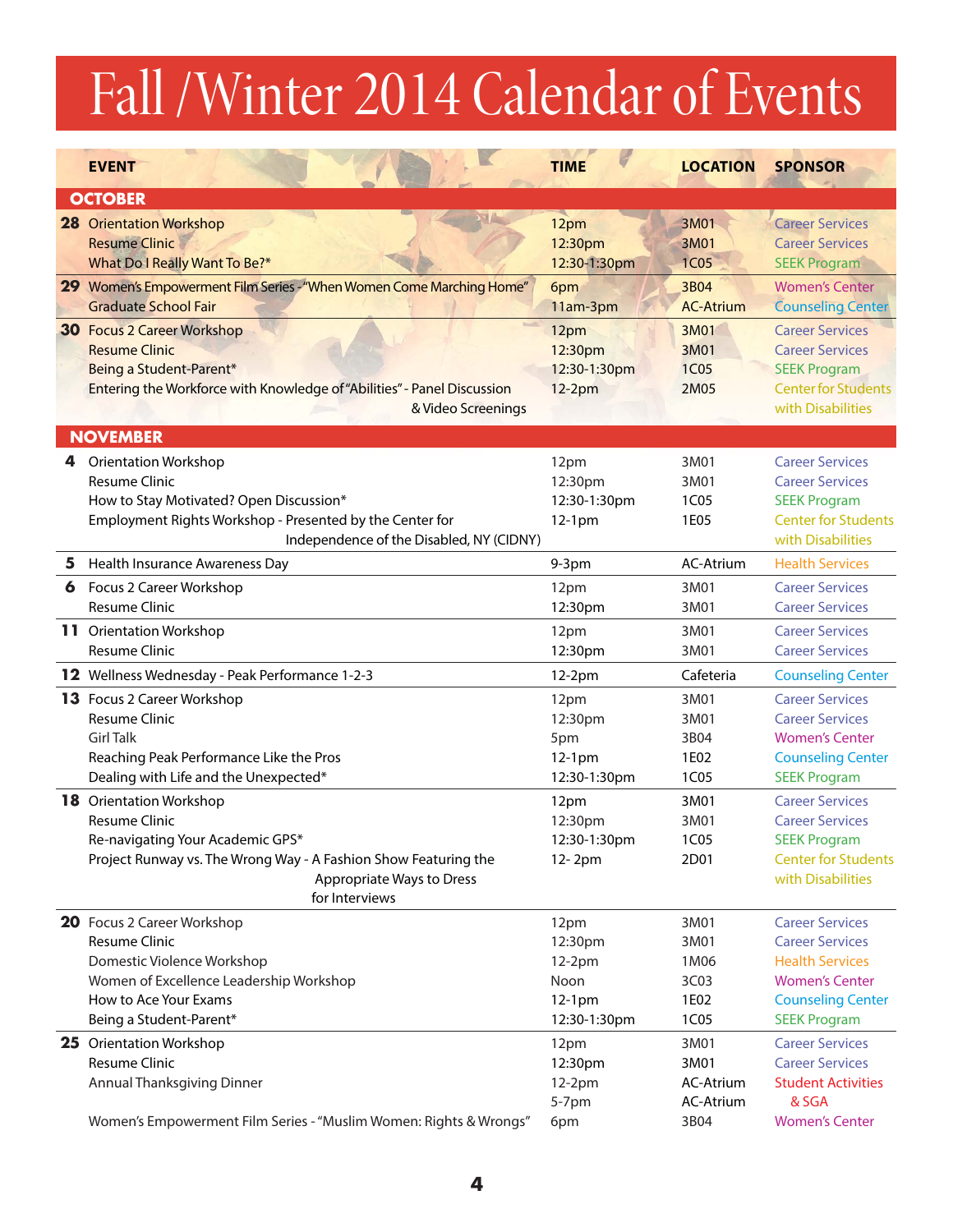|                 | <b>EVENT</b>                                   | <b>TIME</b> | <b>LOCATION</b>  | <b>SPONSOR</b>           |  |  |
|-----------------|------------------------------------------------|-------------|------------------|--------------------------|--|--|
| <b>DECEMBER</b> |                                                |             |                  |                          |  |  |
| 2               | <b>Orientation Workshop</b>                    | 12pm        | 3M01             | <b>Career Services</b>   |  |  |
|                 | <b>Resume Clinic</b>                           | 12:30pm     | 3M01             | <b>Career Services</b>   |  |  |
| 4               | Focus 2 Career Workshop                        | 12pm        | 3M01             | <b>Career Services</b>   |  |  |
|                 | Resume Clinic                                  | 12:30pm     | 3M01             | <b>Career Services</b>   |  |  |
|                 | Annual World AIDS Day                          | 9:30-3:30pm | AC-Atrium        | <b>Health Services</b>   |  |  |
|                 | <b>Girl Talk</b>                               | 5pm         | 3B04             | <b>Women's Center</b>    |  |  |
| 9               | Orientation Workshop                           | 12pm        | 3M01             | <b>Career Services</b>   |  |  |
|                 | <b>Resume Clinic</b>                           | 12:30pm     | 3M01             | <b>Career Services</b>   |  |  |
| 10              | Wellness Wednesday - Beating the Holiday Blues | $12-2pm$    | Cafeteria        | <b>Counseling Center</b> |  |  |
| 11.             | Focus 2 Career Workshop                        | 12pm        | 3M01             | <b>Career Services</b>   |  |  |
|                 | Resume Clinic                                  | 12:30pm     | 3M01             | <b>Career Services</b>   |  |  |
|                 | Women of Excellence Leadership Workshop        | Noon        | 3C <sub>03</sub> | <b>Women's Center</b>    |  |  |
| 16              | <b>Orientation Workshop</b>                    | 12pm        | 3M01             | <b>Career Services</b>   |  |  |
|                 | <b>Resume Clinic</b>                           | 12:30pm     | 3M01             | <b>Career Services</b>   |  |  |
| 18              | Focus 2 Career Workshop                        | 12pm        | 3M01             | <b>Career Services</b>   |  |  |
|                 | <b>Resume Clinic</b>                           | 12:30pm     | 3M01             | <b>Career Services</b>   |  |  |

\* Open to SEEK students only

# Mark Your Calendars!

# **OCTOBER 29**

**Graduate School Fair** 11am-3pm AC-Atrium

*Is Graduate School For You?* will take place in the Academic Core Atrium from 11am to 2 pm. You can meet Admission counselors from 30+ grad schools and participate in a free Kaplan course giveaway. It will be followed by a panel discussion, Success Tips for Applying for Grad School, from 2 pm to 3 pm.

# **Blood Drive**

11am-4pm AC-Atrium

To pledge please contact The New York Hospital Queens Blood Donor Center at 718-670-1007 or visit www.nyhq.org. All eligible donors will receive a pair of AMC movie tickets. You must weigh 110 lbs or more and be 16 years (with parental consent) or older. Please remember to bring your photo ID.

### **NOVEMBER 5 NOVEMBER 5 NOVEMBER 15**

# **Annual Community Health Fair** 9am-2pm York College

York College Health Services along with Alpha Kappa Alpha Sorority Epsilon Pi Omega Chapter and Queens Chapter NAN presents *Good Health Makes Good Sense*. Free health screenings, workshops on Alzheimer's Disease, Fire Safety and additional health related activities will be provided.

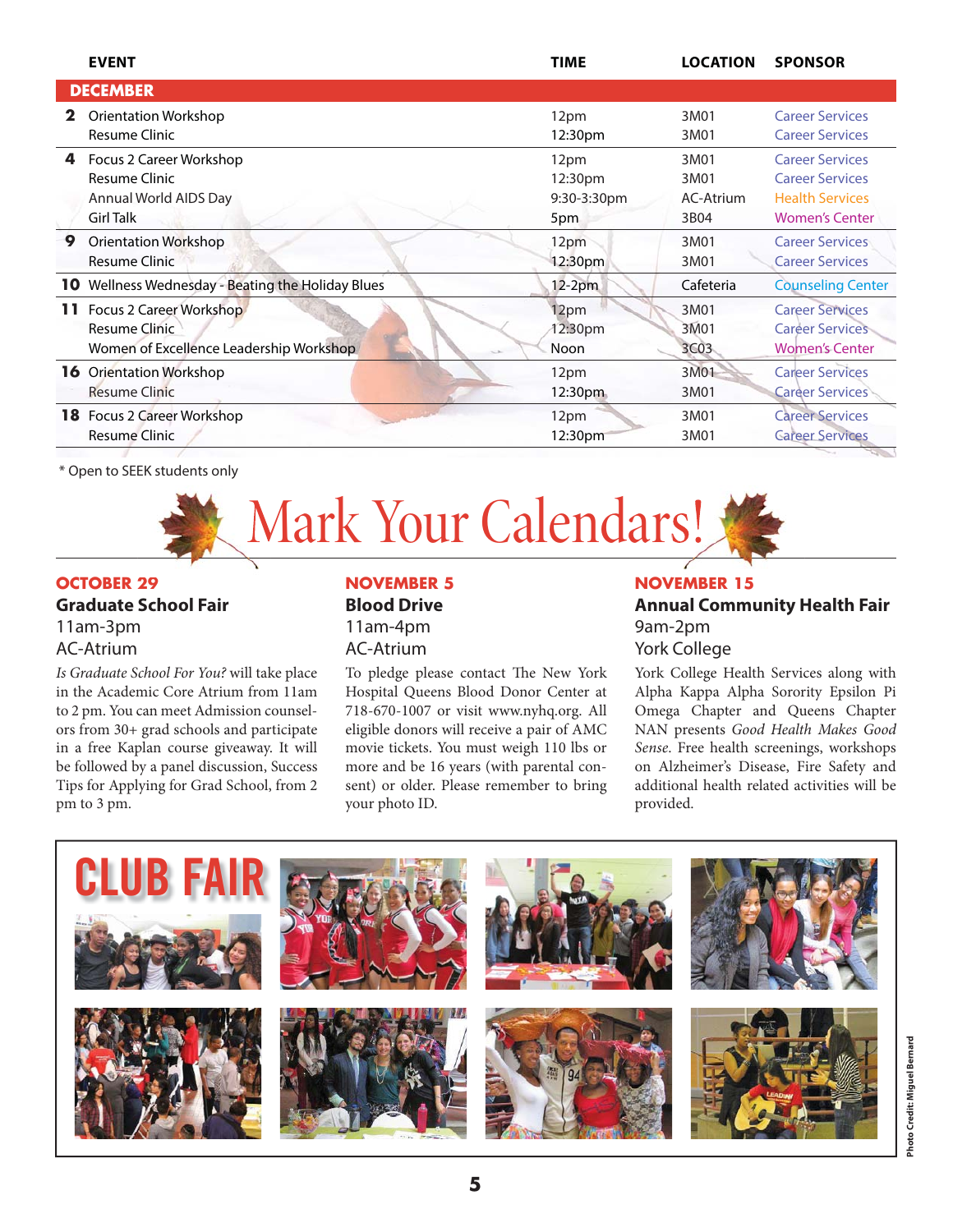# Title IX & Sexual Harassment/ Assault: What's The Big Deal?

Lots of people are talking about Title IX and Sexual Harassment/ Assault these days. Several high profile cases have been in the news lately and facing mounting pressure from lawmakers, sexual assault survivors and activists, the U.S. Department of Education released a comprehensive list of colleges and universities under Title IX investigation. When the Office for Civil Rights publically disclosed its investigations of colleges for sexual violence in May of 2014, a total of 55 higher education institutions were on the list (including a CUNY School – Hunter College).

# **WHAT IS TITLE IX?**

Title IX has been around since 1972 and it specifically states:

"No one person in the United States shall on the basis of sex, be excluded from participation in, be denied the benefits of, or be subject to discrimination under any education program or activity receiving Federal financial assistance."

Title IX specifically prohibits sexual harassment and sexual violence (an umbrella term that covers sexual assault, such as rape/ attempted rape, forcible touching and sexual abuse) for any school that receives federal funding, which is nearly all of them.

# **CUNY'S NEW POLICY**

However, the best thing about the recent bad publicity is that CUNY has drafted a new policy governing sexual harassment and sexual violence. The draft of the new CUNY policy is currently circulating for comment by students, faculty and

staff before the CUNY Board of Trustees votes to (hopefully) adopt the new policy in December of this academic year.

The new CUNY policy covers CUNY students, employees and even visitors to CUNY campuses. It states that all the aforementioned groups "deserves to live, learn, and work free from sexual harassment and sexual violence."

To this end the policy spells out that CUNY is committed to:  $(1)$  defining conduct that constitutes prohibited sexual harassment and sexual violence; (2) providing clear guidelines for students, employees and visitors on how to report incidents of sexual harassment and sexual violence; (3) promptly investigating allegations of sexual harassment and sexual violence, pursuing disciplinary action where appropriate, referring the incident to local law enforcement when appropriate, and taking action to investigate any allegations of retaliation; (4) Providing ongoing assistance and support to students and employees who make allegations of sexual harassment and sexual violence; and (5) Providing awareness information on sexual harassment and sexual violence, including widely disseminating this policy, and implementing training on sexual harassment and sexual violence to campus constituencies.

# **WHAT DOES THIS MEAN FOR YORK COLLEGE?**

In terms of the reporting structure for Title IX violations, each college or unit within CUNY must name a Title IX Coordinator, an employee who has overall responsibility for implementing the policy, including overseeing the investigation of complaints. Here at York College our Title IX Contacts are:

# **Title IX Coordinator**

Gail Marshall

**Title IX Deputy Coordinators** Jessica Cherry Randy Punter Truett Vaigneur

**Acting Director of Public Safety** Dawn Smallwood

**V.P. for Student Development** Geneva Walker-Johnson

## **Campus Attorney**

Olga Dais, Esq.

It's important to note that in addition to identifying the Title IX reporting structure the new policy spells out that whenever possible any investigation of complaints should be completed within sixty (60) calendar days of the receipt of the complaint.

Finally the new policy spells out some rules regarding intimate relationships between faculty or employees and students and between supervisors and their employees.

# **WHAT SHOULD YOU DO TO HELP?**

Quite simply you should be knowledgeable and aware of the policies and if you see something—say something. The University will launch a new web-based sexual harassment training module for students starting in the Spring of 2015 and we urge as many students as possible to participate. To help things along the Division of Student Development will be offering raffles and prizes as a reward for your participation. Stay tuned for more details.

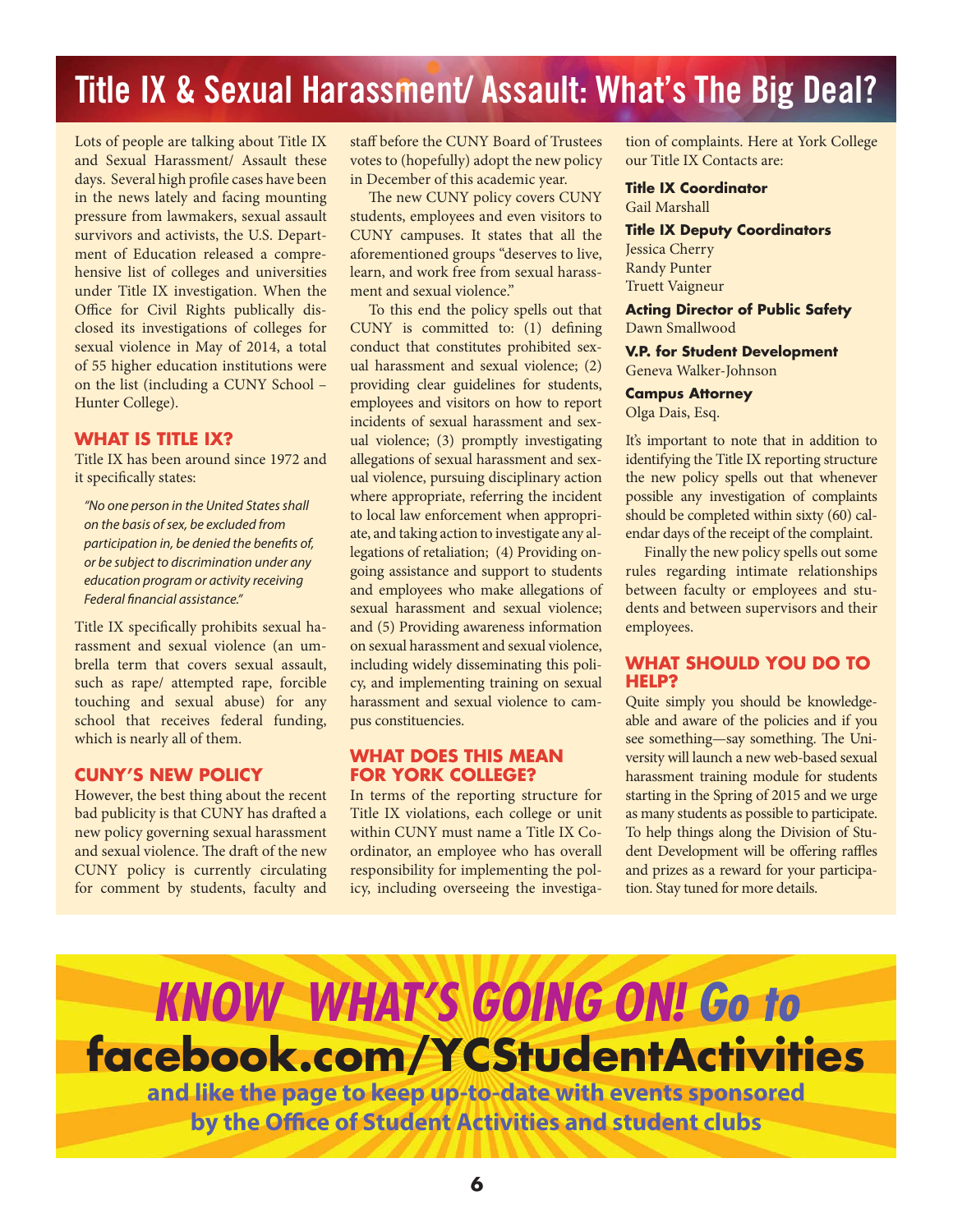# **FINE TUNE YOUR STUDY SKILLS FOR MAXIMUM EFFICIENCY**

- ✒ Pay **ATTENTION** in class
- ✒ Take **GOOD NOTES**
- **EC** Keep an **ORGANIZED** notebook
- ✒ Allow **2 HOURS** of study time for each hour in class
- **EXAMPLE BIT CRAM** before a test... **STUDY A LITTLE BIT** each day
- **TEST YOURSELF** ... check to see what you know
- **EXTUDY WHAT YOU DO NOT KNOW**...don't waste time on what you have already mastered
- **•C** TAKE SHORT BREAKS...don't study for hours

# **OC ASK QUESTIONS IF YOU DON'T UNDERSTAND**

If your study strategies are not working for you, don't keep using them. Try something different! Come to The Counseling Center to learn new study techniques.

# Here are 10 tips to 1 Healthy Sleeping Habits for College Students ESTABLISH SIGNER THAT THAT SIGNER THE TIME TO THE TIME TO THE TIME SONGT STABLES FOR MAXIMUM EFFICIENCY<br>
THE TUNE YOUR STUDY SIGNER FOR MAXIMUM EFFICIENCY<br>
THE TUNE YOUR STABLE PROPORTION INTO THE READ FOR COLLECTED TO THE

Making the effort to get enough sleep every night will help you keep up your grades, feel better, and have more energy for the things you really want to do.

Here are 10 tips to try to help you get into the right frame of mind for sleep:

- Avoid caffeine at night, and limit it during the day.
- Skip alcohol before bed.
- Create a sleep schedule, and stick to it.
- Don't sleep in on weekends or days when you have late class; wake up close to the same time every day.
- **5** Put books and homework away at least 30 minutes to an hour before bedtime.
- Don't study or work on your computer in bed.
- Exercise earlier in the day, never just before bed.
- Don't watch TV just before bed.
- Sleep with earplugs and use eye pillow to drown out any bright lights and the noise of loud roommates or dorm mates.
- **10 Turn out the lights when it's time to go to** bed; a bright room will keep you awake.